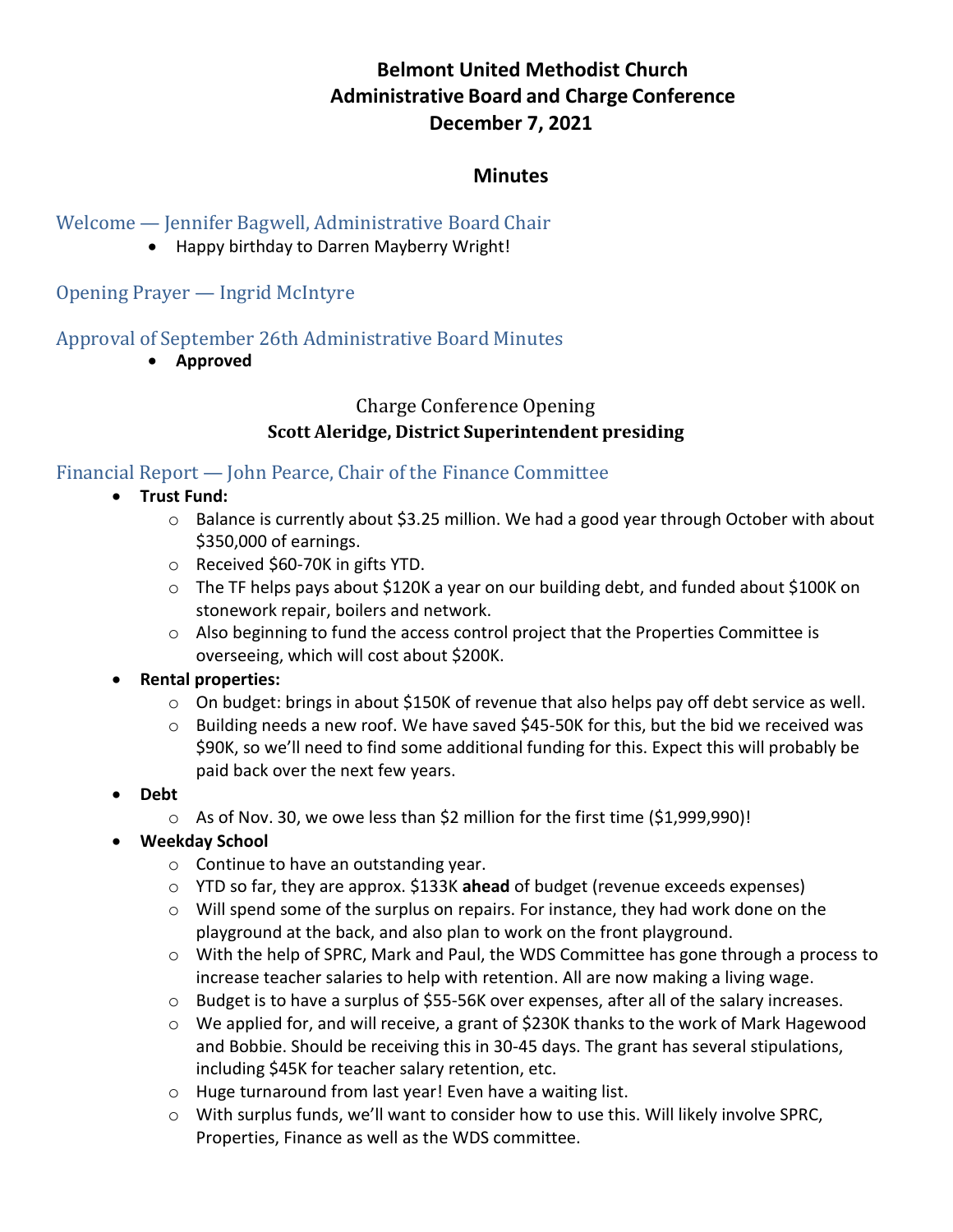# • **2021 Year to Date updates**

## o **Operating Fund**

- **Pledge income**: Budget is \$1,000,003 and we need to collect about 12% of that in December (\$167K). This is not bad; very doable. It would be 8% anyway; people are just paying pro rata. We should come in at budget.
	- Loose offering: We had a very good November and are almost at budget. It's in the \$120k range.
- **Expenses**:
	- Through Nov, we are about \$150K under budget on expenses.
	- As a result, we didn't transfer moment from the prior year's surplus or do our "Gifts that Change the World" campaign. We did not transfer money over from the Properties account, which was all in our budget.
	- Staff expenses: \$20K under budget
	- Ministry Council spending is slightly under budget
	- Apportionment: These are paid in full through November and will be paid in full for the year in December.
- Hoping to close the year strong. John, Paul and Heather worked on a 90-second video with the Communications committee that will be coming out soon. Also sending out statements and spoke at church. Asking people to help us finish the year strong.

## • **Looking at 2022**

- o Budget requests are \$80K (11%) increase over last year. Believe this is doable, but will be a challenge.
- $\circ$  Commend groups, especially the Ministry Council and Kim Sheehan, for the job of carefully vetting their budgets. MC did more work on the budget this year than has probably been done in the last 15 years.
- o **Pledges**:
	- As of this afternoon, we have received 209 pledges for about \$1.2.
	- There are 73 people who pledged last year that we haven't heard from (represents about \$168K in pledges, 12 of which are over \$5K).
	- Working to contact these folks, and hope that we have enough pledges to be able to fund the budget requests.

# Parsonage allowances – Dick Bowers, Chair of Staff Parish Relations Committee

- Busy and productive year for SPRC. Thanks to all the members of the committee for their excellent work, and a special thanks for Jeanie Rutland, previous chair, for staying on the committee and for always being there to guide us. And thanks to Paul for his leadership, friendship and spiritual guidance.
- **Highlights of 2021 work**
	- $\circ$  Working with Properties and Trustees and others, we successfully outsourced the maintenance and custodial care of our property to a private company. And as a result, two of our three church employees accepted retirement. One resigned, but was immediately employed in his old job by the new company. It was a smooth and seamless transition, and the new system is working very well and costing us less so far.
	- $\circ$  Outsourced payroll, which freed up 8-10 hours of Mark's time so he can focus on other things.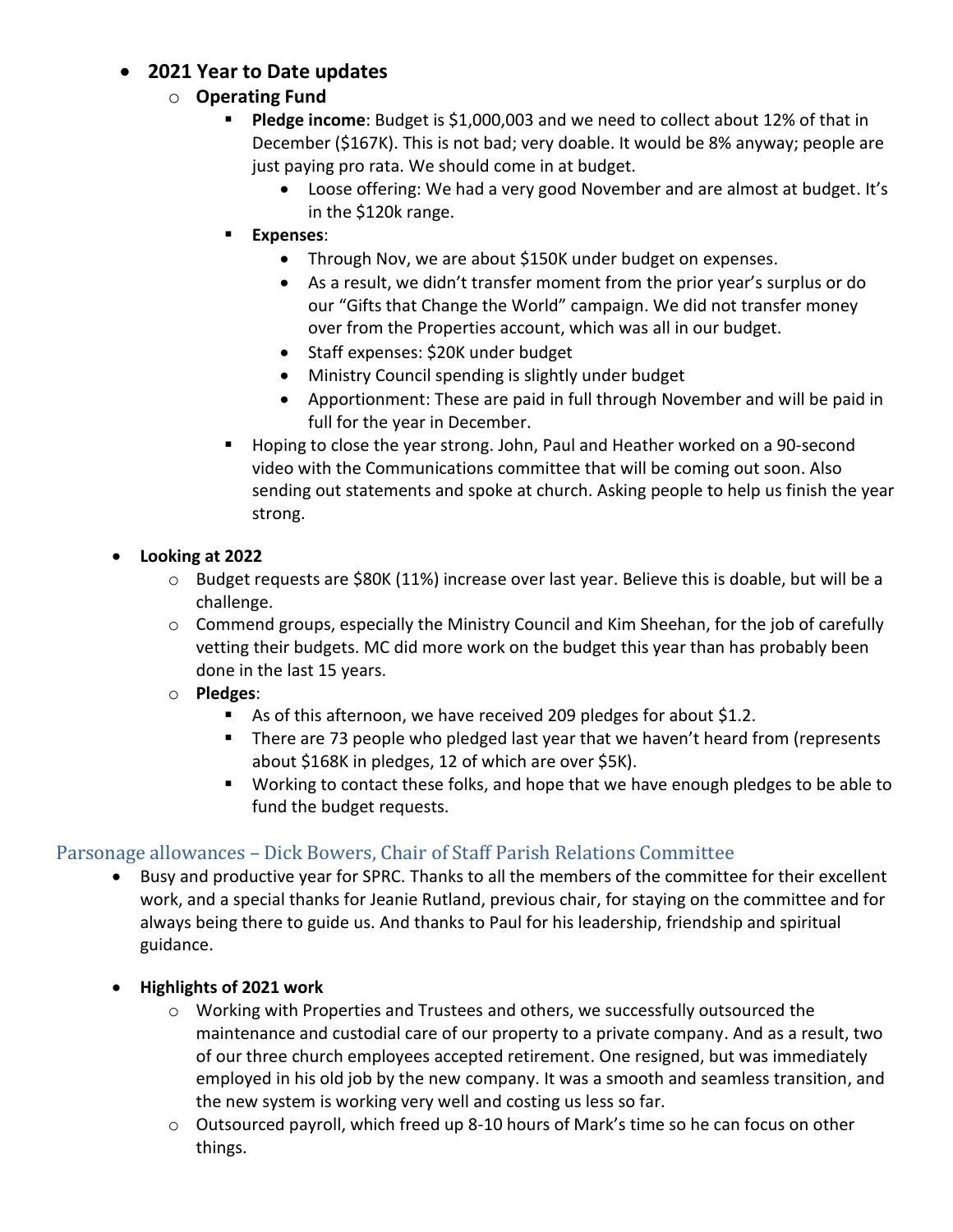- o Found funding, with Finance committee's help, to hire Rev. Ingrid McIntyre as Pastor in Residence for Community Development; and Bruce Williams to lead our volunteer tech team in streaming our weekly worship services and several Sunday School class gatherings.
- o We adopted a resolution to work towards having every Belmont employee paid a living wage, depending on what definition you use.
- o Out of concern for the health and welfare of all who work in or visit our building, we approved a policy that all WDS employees, unless exempt, be vaccinated for COVID 19. This led to the resignation of one teacher, but all other staff have been vaccinated.
- o Funded a team-building retreat for our clergy, which was a good opportunity for them.
- o Promoted Clergy Appreciation Month in October, asking church members to reach out to our clergy and express their thanks for our wonderful clergy leadership.
- o Belmont Weekday School
	- Adopted new pay scale, which links pay with education, longevity and performance.
	- Changed the assistant director position to salary exempt with an appropriate increase in pay.
	- Made the office manager part of the administrative team with an appropriate increase in salary.
	- WDS is operating at full capacity and has a waiting list. Bobbie is working with Properties to see if space can be found to open additional classrooms.
- o Looking forward:
	- Pleased with clergy and their performance and look forward to working with them.
	- Thanks to Gayle, Amy and Robbie for leadership of our magnificent music program.
	- Thanks to Bobbie for her caring and loving guidance of our Weekday School.
	- Thanks to Angie, Anne and Emily for their staff support, record keeping, and communications. And Bruce, who keeps us streaming. Z
	- Finally, thanks to our outstanding business administrator Mark, who was our utility, infielder and outfielder, scooping up whatever balls that get dropped and keeping us all moving ahead.

### Parsonage allowances — Mark Hagewood

- 2022 Clergy compensation and housing allowances:
	- o Total for all UM appointed clergy: \$247,330
		- Total portion as housing allowance: \$98,924
		- Note: Individual compensation packages for UM-appointed clergy filed with the District office.
	- o Total non-UM clergy compensation: \$95,395
		- Total non-UM clergy compensation housing allowance: \$38,000
		- Note: While we do not technically need to approve the salary of clergy not appointed through our UM system, we do need to approve their housing allowances for IRS reasons.
- **Compensation and housing allowances approved.**

# Local Church Leadership / Nominations — William Cooper, Lay Leader

- This year, we switched our service year for leaders from a calendar year cycle to a church year, Fall to Fall schedule, which better reflects our ministry flow. In September, we changed leadership for most of our committees.
- Thanks to Tate Keuler, Greg Berquist and Kim Sheehan for their work in streamlining the Ministry Council memberships and creating a steering council structure.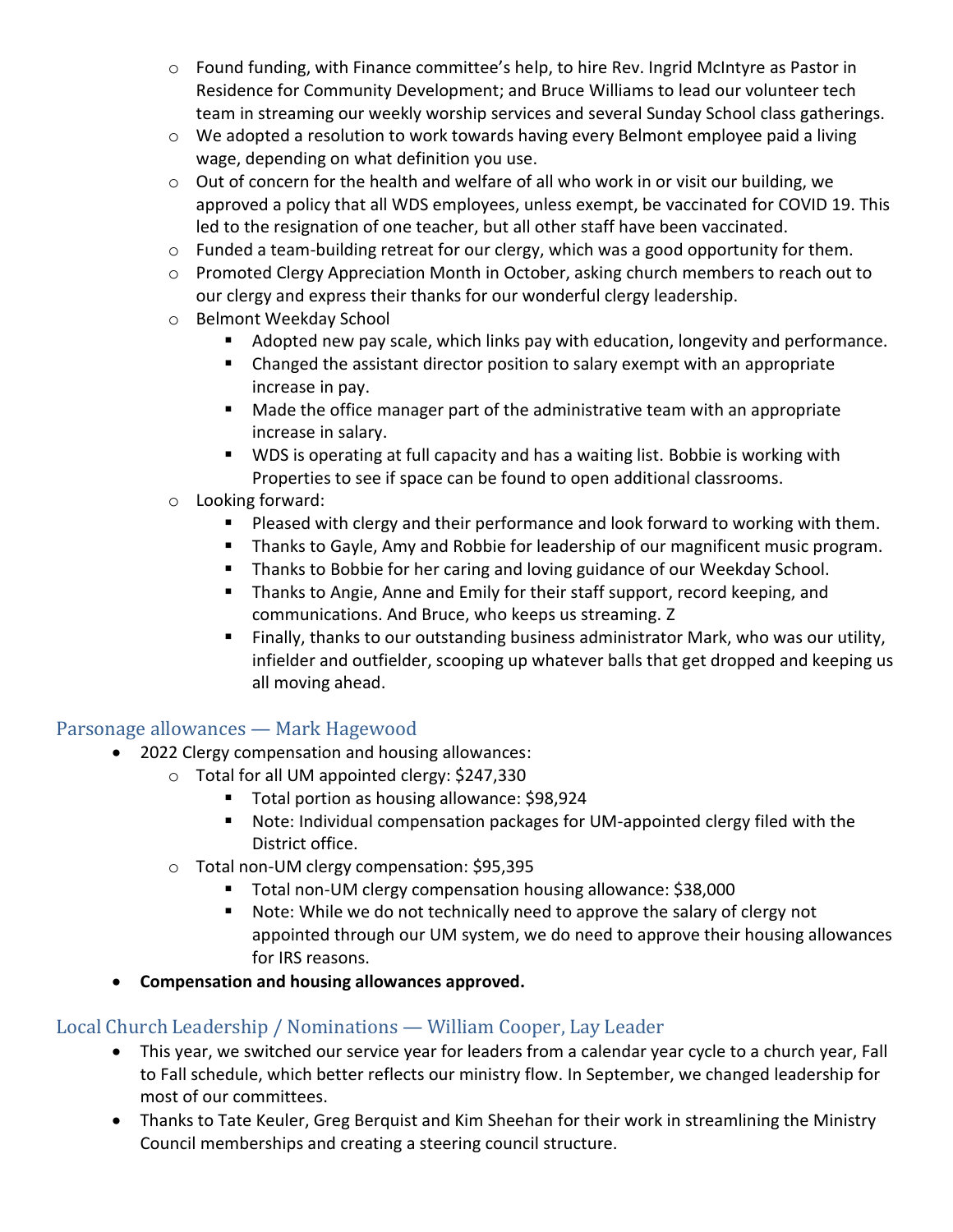- New committee added to the roster: Belmont Opportunities Scholarship and members reflected on our list of leaders.
- Presenting for consideration a slate of 289 volunteer slots, including administrative board members and committee chairs as well as committee members.
- Goals for the year:
	- o Continue to work on September changes
	- o Support the Ministry Council and their streamlined process
	- o Personal goal to bring less than 289 slots next year.
- **Slate of nominations approved.**

## Ministry Council Update — Kim Sheehan

- Ministry Council undergoing an exciting period of visioning and realigning.
- History
	- o In 2019, the council had 30+ ministry leaders, met irregularly, and needed a process for making decisions as a group, and a structure to support better collaboration between teams.
	- $\circ$  In 2020, established an ad hoc committee looks deeply at our ministries, and determine how we can strengthen collaboration and our ministry programs as a whole.
	- $\circ$  Over Fall and Winter, we interviewed ministry leaders to find out what they are doing and how things are going, and in the Spring came back with a proposal for restructuring the council.
	- $\circ$  In 2021, presented a proposal to create a Ministry Council Steering Committee, which would serve as a guiding body for these ministry leaders to help make decisions and to help promote collaboration.
	- o Purpose of MC Steering Committee: To help all of our ministries be more congregation-driven; connected; integrated and aligned; strategic and future focused; and intentional about what we decide to do and prioritize.
	- o Steering committee about a 12-person committee, and reflects this new structure of our ministries: nurture and discipleship group; hospitality and growth group; mission and outreach group; diversity, inclusion and advocacy group; and a worship group. We have representatives from each of our generational ministries on the steering committee.
	- $\circ$  These ministry groupings will help promote collaboration, both within these ministry teams, and now with our steering committee across these teams so that we are promoting awareness.

### Ministry Reports

• *See attached reports from Kate, Darren, and Heather.* 

# Congregational Report/Membership — Paul Purdue

- Membership report is before you. Anne Hoback has done a wonderful job preparing this report.
- This list contains members we have not heard from, so please let us know if you have information on any of them so we can be in touch.
- 3<sup>rd</sup> reading: Nanette Bohannon, Ashley Johnson, Jeremiah Johnson, Khin San.
- (Scott A.) This list can always be perfected, and this process is really just to clean the books up.
- **Affirmed by the body**.

# Renewal of Lay Speaker and Candidates for Ministry — Paul Purdue

- June Batsel, Lay Speaker
- Renewal of candidates for ministry
	- o Caroline Archer
	- o Alexcia Dee